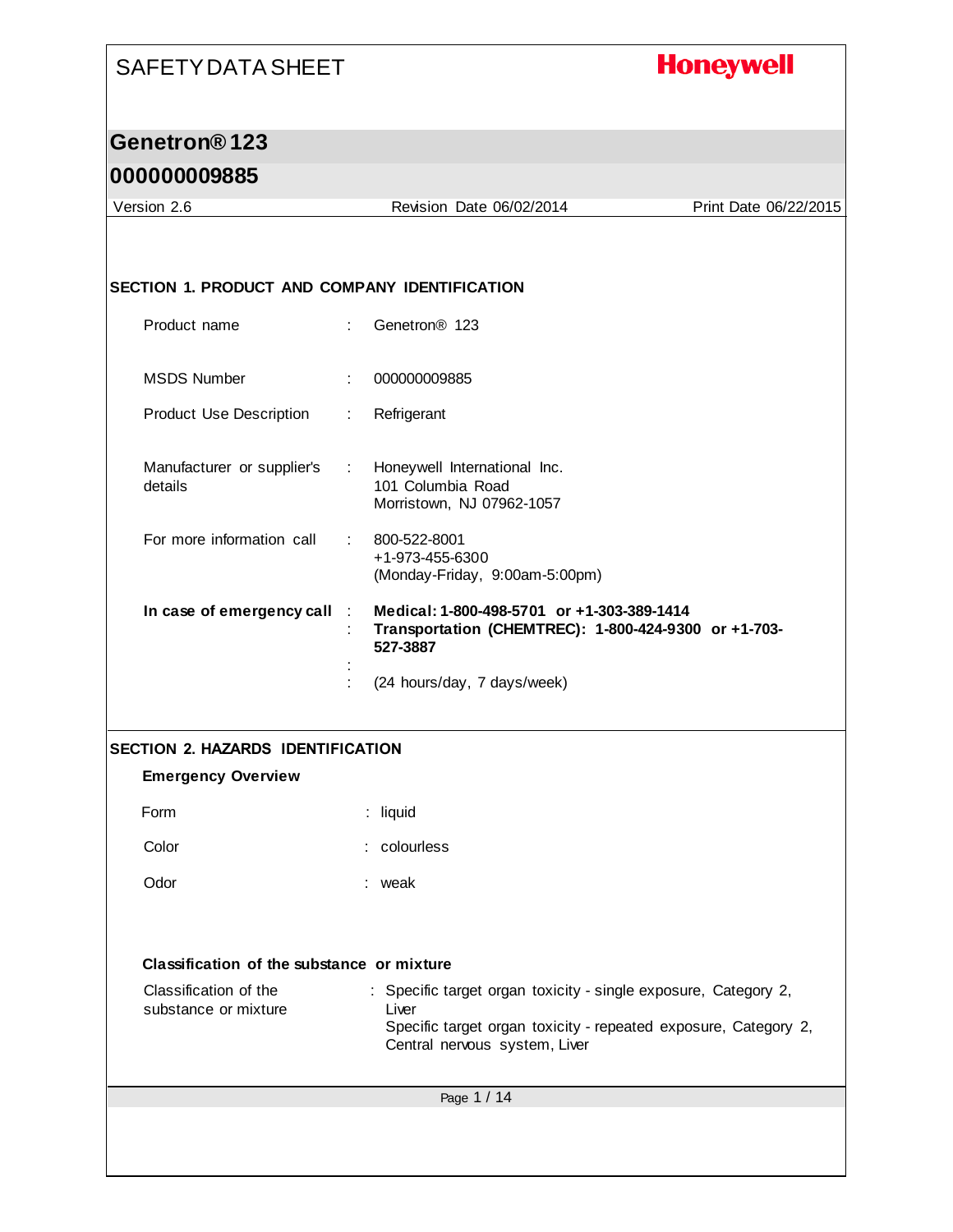# **Honeywell** SAFETY DATA SHEET **Genetron® 123 000000009885** Version 2.6 Revision Date 06/02/2014 Print Date 06/22/2015 **GHS Label elements, including precautionary statements** Symbol(s) : Signal word : Warning Hazard statements : May cause damage to organs. May cause damage to organs through prolonged or repeated exposure. Precautionary statements : **Prevention:**  Do not breathe dust/ fume/ gas/ mist/ vapours/ spray. Wash skin thoroughly after handling. Do not eat, drink or smoke when using this product. **Response:**  IF exposed or if you feel unwell: Call a POISON CENTER or doctor/ physician. Get medical advice/ attention if you feel unwell. **Storage:**  Store locked up. **Disposal:**  Dispose of contents/ container to an approved waste disposal plant. **Carcinogenicity** No component of this product present at levels greater than or equal to 0.1% is identified as a known or anticipated carcinogen by NTP, IARC, or OSHA. **SECTION 3. COMPOSITION/INFORMATION ON INGREDIENTS** Formula : C2HCl2F3 Chemical nature : Substance Page 2 / 14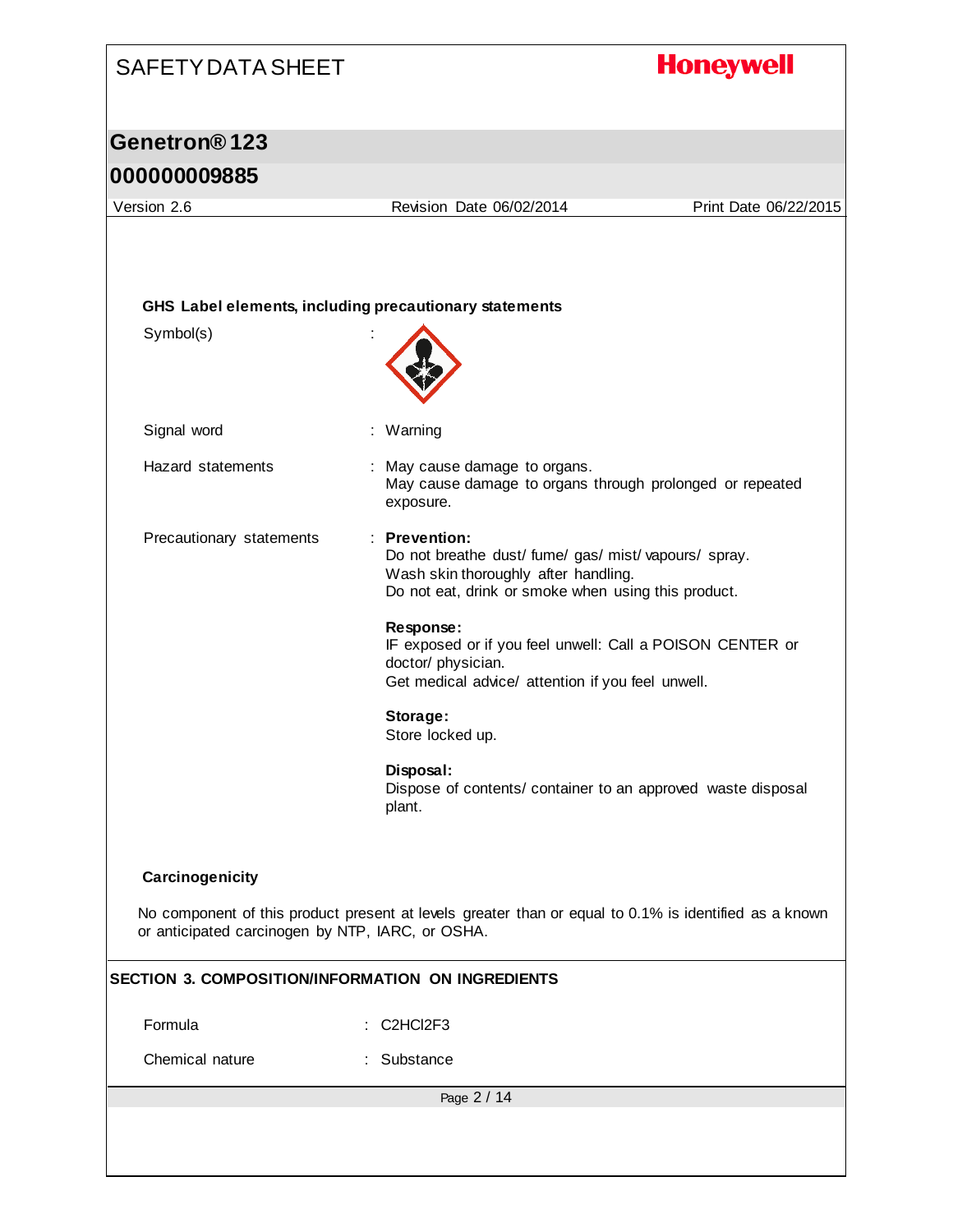# **Honeywell**

#### **Genetron® 123 000000009885**

 $\mathsf{l}$ 

| 000000009885                            |                      |                                                                                                                                                                                                                                             |          |                                                                  |
|-----------------------------------------|----------------------|---------------------------------------------------------------------------------------------------------------------------------------------------------------------------------------------------------------------------------------------|----------|------------------------------------------------------------------|
| Version 2.6                             |                      | Revision Date 06/02/2014                                                                                                                                                                                                                    |          | Print Date 06/22/2015                                            |
|                                         |                      |                                                                                                                                                                                                                                             |          |                                                                  |
|                                         |                      |                                                                                                                                                                                                                                             |          |                                                                  |
|                                         | <b>Chemical Name</b> |                                                                                                                                                                                                                                             | CAS-No.  | Concentration                                                    |
| 2,2-Dichloro-1,1,1-trifluoroethane      |                      |                                                                                                                                                                                                                                             | 306-83-2 | 94.50 %                                                          |
| 1,2-Dichloro-1,1,2-trifluoroethane      |                      |                                                                                                                                                                                                                                             | 354-23-4 | 5.00 %                                                           |
| <b>SECTION 4. FIRST AID MEASURES</b>    |                      |                                                                                                                                                                                                                                             |          |                                                                  |
| Inhalation                              |                      | Move to fresh air. If breathing is irregular or stopped,<br>administer artificial respiration. Use oxygen as required,<br>provided a qualified operator is present. Call a physician. Do<br>not give drugs from adrenaline-ephedrine group. |          |                                                                  |
| Skin contact                            |                      | : After contact with skin, wash immediately with plenty of water.<br>Take off contaminated clothing and shoes immediately. Wash<br>physician.                                                                                               |          | contaminated clothing before re-use. If symptoms persist, call a |
| Eye contact                             |                      | Rinse immediately with plenty of water, also under the eyelids,<br>for at least 15 minutes. If symptoms persist, call a physician.                                                                                                          |          |                                                                  |
| Ingestion                               |                      | Do not induce vomiting without medical advice. Never give<br>immediately.                                                                                                                                                                   |          | anything by mouth to an unconscious person. Call a physician     |
| Notes to physician                      |                      |                                                                                                                                                                                                                                             |          |                                                                  |
| Treatment                               |                      | Because of the possible disturbances of cardiac rhythm,<br>catecholamine drugs, such as epinephrine, should be used<br>with special caution and only in situations of emergency life<br>control of symptoms and the clinical conditions.    |          | support. Treatment of overexposure should be directed at the     |
| <b>SECTION 5. FIREFIGHTING MEASURES</b> |                      |                                                                                                                                                                                                                                             |          |                                                                  |
| Suitable extinguishing media            |                      | The product is not flammable.<br>ASTM D-1310-67<br><b>ASTM D 56-82</b>                                                                                                                                                                      |          |                                                                  |
|                                         |                      |                                                                                                                                                                                                                                             |          |                                                                  |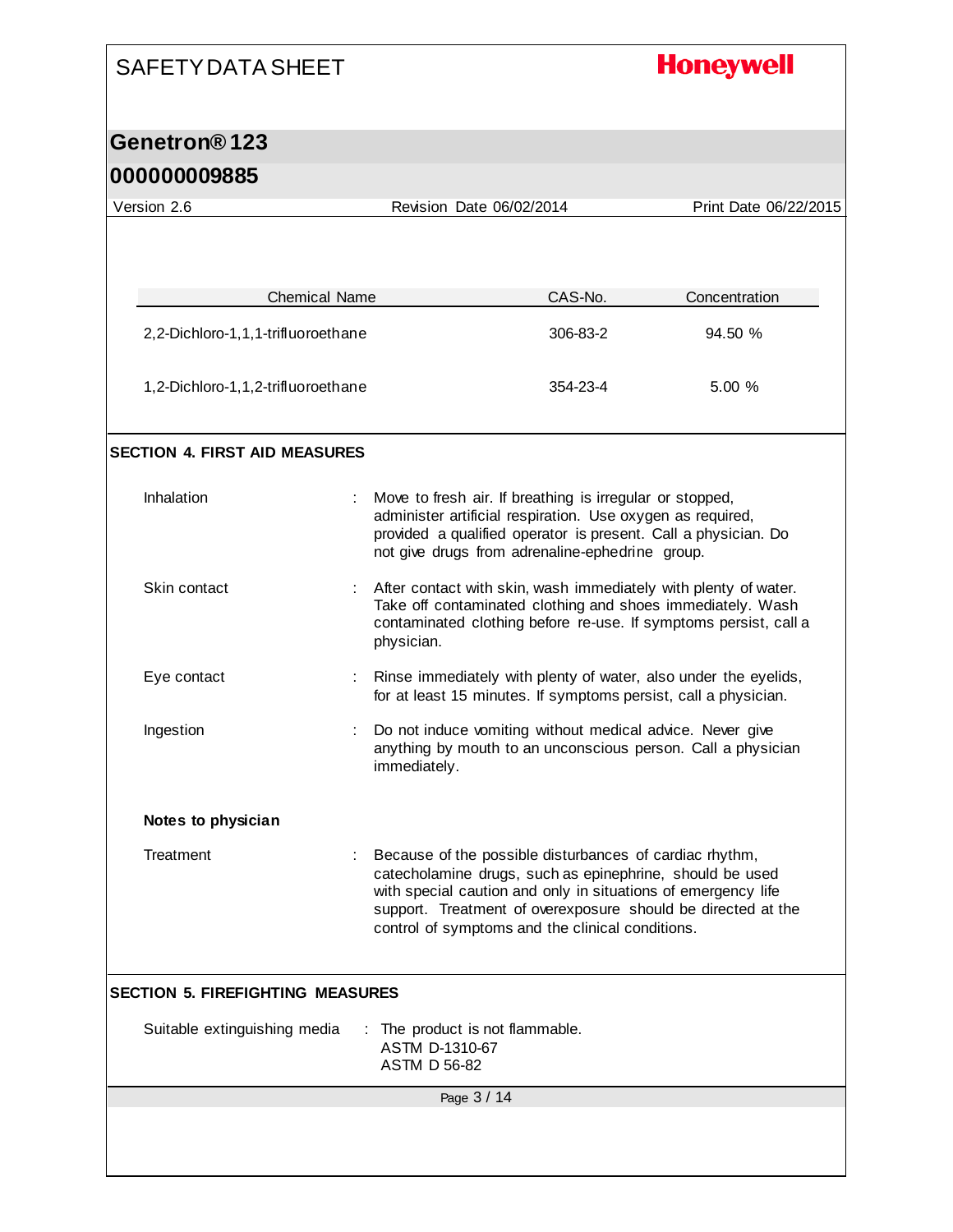# **Honeywell**

| Version 2.6                             | Revision Date 06/02/2014                                                                                                                                                                                                                                                                                                                                                                                                                                                                                                                                                                                                            | Print Date 06/22/2015 |
|-----------------------------------------|-------------------------------------------------------------------------------------------------------------------------------------------------------------------------------------------------------------------------------------------------------------------------------------------------------------------------------------------------------------------------------------------------------------------------------------------------------------------------------------------------------------------------------------------------------------------------------------------------------------------------------------|-----------------------|
|                                         |                                                                                                                                                                                                                                                                                                                                                                                                                                                                                                                                                                                                                                     |                       |
|                                         | Use water spray, alcohol-resistant foam, dry chemical or<br>carbon dioxide.                                                                                                                                                                                                                                                                                                                                                                                                                                                                                                                                                         |                       |
| Unsuitable extinguishing<br>media       | : High volume water jet                                                                                                                                                                                                                                                                                                                                                                                                                                                                                                                                                                                                             |                       |
| Specific hazards during<br>firefighting | This product is not flammable at ambient temperatures and<br>÷<br>atmospheric pressure.<br>However, this material can ignite when mixed with air under<br>pressure and exposed to strong ignition sources.<br>Container may rupture on heating.<br>Cool closed containers exposed to fire with water spray.<br>Do not allow run-off from fire fighting to enter drains or water<br>courses.<br>Vapours are heavier than air and can cause suffocation by<br>reducing oxygen available for breathing.<br>Exposure to decomposition products may be a hazard to<br>health.<br>In case of fire hazardous decomposition products may be |                       |
| Special protective equipment            | produced such as:<br>Hydrogen fluoride<br>Gaseous hydrogen chloride (HCI).<br>Carbon monoxide<br>Carbon dioxide (CO2)<br>Carbonyl halides<br>In the event of fire and/or explosion do not breathe fumes.                                                                                                                                                                                                                                                                                                                                                                                                                            |                       |
| for firefighters                        | Wear self-contained breathing apparatus and protective suit.<br>No unprotected exposed skin areas.                                                                                                                                                                                                                                                                                                                                                                                                                                                                                                                                  |                       |
| SECTION 6. ACCIDENTAL RELEASE MEASURES  |                                                                                                                                                                                                                                                                                                                                                                                                                                                                                                                                                                                                                                     |                       |
|                                         |                                                                                                                                                                                                                                                                                                                                                                                                                                                                                                                                                                                                                                     |                       |
| Personal precautions                    | Immediately evacuate personnel to safe areas.<br>Wear personal protective equipment. Unprotected persons<br>must be kept away.<br>Remove all sources of ignition.<br>Vapours are heavier than air and can cause suffocation by<br>reducing oxygen available for breathing.<br>Ensure adequate ventilation.                                                                                                                                                                                                                                                                                                                          |                       |
| Environmental precautions               | Should not be released into the environment.<br>Do not flush into surface water or sanitary sewer system.                                                                                                                                                                                                                                                                                                                                                                                                                                                                                                                           |                       |
|                                         | Page 4 / 14                                                                                                                                                                                                                                                                                                                                                                                                                                                                                                                                                                                                                         |                       |
|                                         |                                                                                                                                                                                                                                                                                                                                                                                                                                                                                                                                                                                                                                     |                       |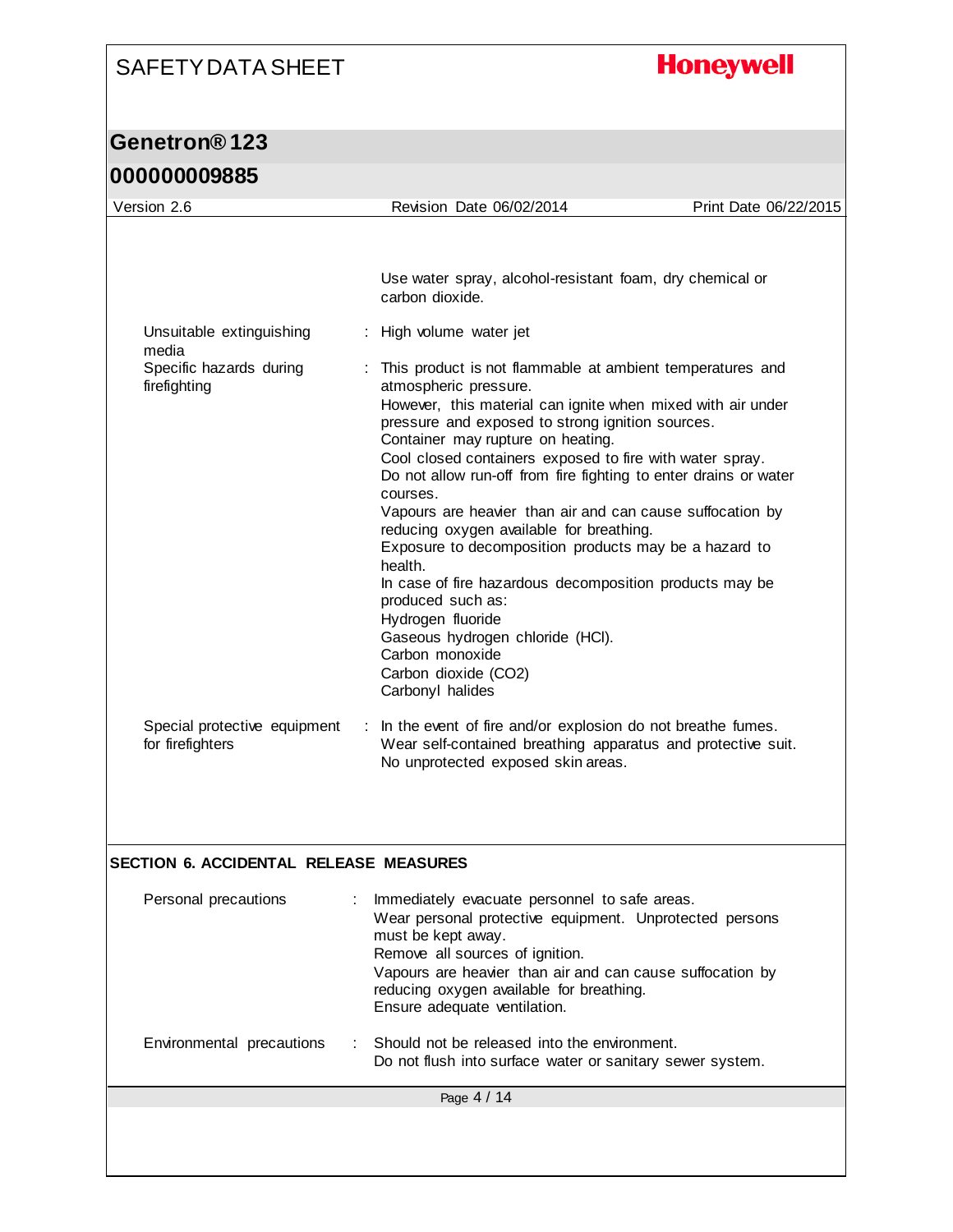# **Honeywell**

| Version 2.6                                        | Revision Date 06/02/2014                                                                                                                                                                                                                                                                                        | Print Date 06/22/2015 |
|----------------------------------------------------|-----------------------------------------------------------------------------------------------------------------------------------------------------------------------------------------------------------------------------------------------------------------------------------------------------------------|-----------------------|
|                                                    |                                                                                                                                                                                                                                                                                                                 |                       |
|                                                    | Prevent further leakage or spillage if safe to do so.<br>Prevent spreading over a wide area (e.g. by containment or oil<br>barriers).                                                                                                                                                                           |                       |
| Methods for cleaning up                            | Contain spillage, and then collect with non-combustible<br>absorbent material, (e.g. sand, earth, diatomaceous earth,<br>vermiculite) and place in container for disposal according to<br>local / national regulations (see section 13).                                                                        |                       |
| <b>SECTION 7. HANDLING AND STORAGE</b>             |                                                                                                                                                                                                                                                                                                                 |                       |
| <b>Handling</b>                                    |                                                                                                                                                                                                                                                                                                                 |                       |
| Handling                                           | Handle with care.<br>Do not get in eyes, on skin, or on clothing.<br>Do not use in areas without adequate ventilation.<br>Perform filling operations only at stations with exhaust<br>ventilation facilities.<br>Open drum carefully as content may be under pressure.<br>Do not breathe vapours or spray mist. |                       |
| Advice on protection<br>against fire and explosion | Can form a combustible mixture with air at pressures above<br>atmospheric pressure.<br>Keep product and empty container away from heat and<br>sources of ignition.                                                                                                                                              |                       |
| <b>Storage</b>                                     |                                                                                                                                                                                                                                                                                                                 |                       |
| Requirements for storage<br>areas and containers   | : Store away from incompatible substances.<br>Keep away from direct sunlight.<br>Keep containers tightly closed in a dry, cool and well-ventilated<br>place.<br>Ensure adequate ventilation, especially in confined areas.<br>Keep in original packaging, tightly closed.                                       |                       |
| SECTION 8. EXPOSURE CONTROLS/PERSONAL PROTECTION   |                                                                                                                                                                                                                                                                                                                 |                       |
| Protective measures                                | : Ensure that eyewash stations and safety showers are close to<br>the workstation location.<br>Do not breathe vapours or spray mist.<br>Avoid contact with skin, eyes and clothing.                                                                                                                             |                       |
|                                                    | Page 5 / 14                                                                                                                                                                                                                                                                                                     |                       |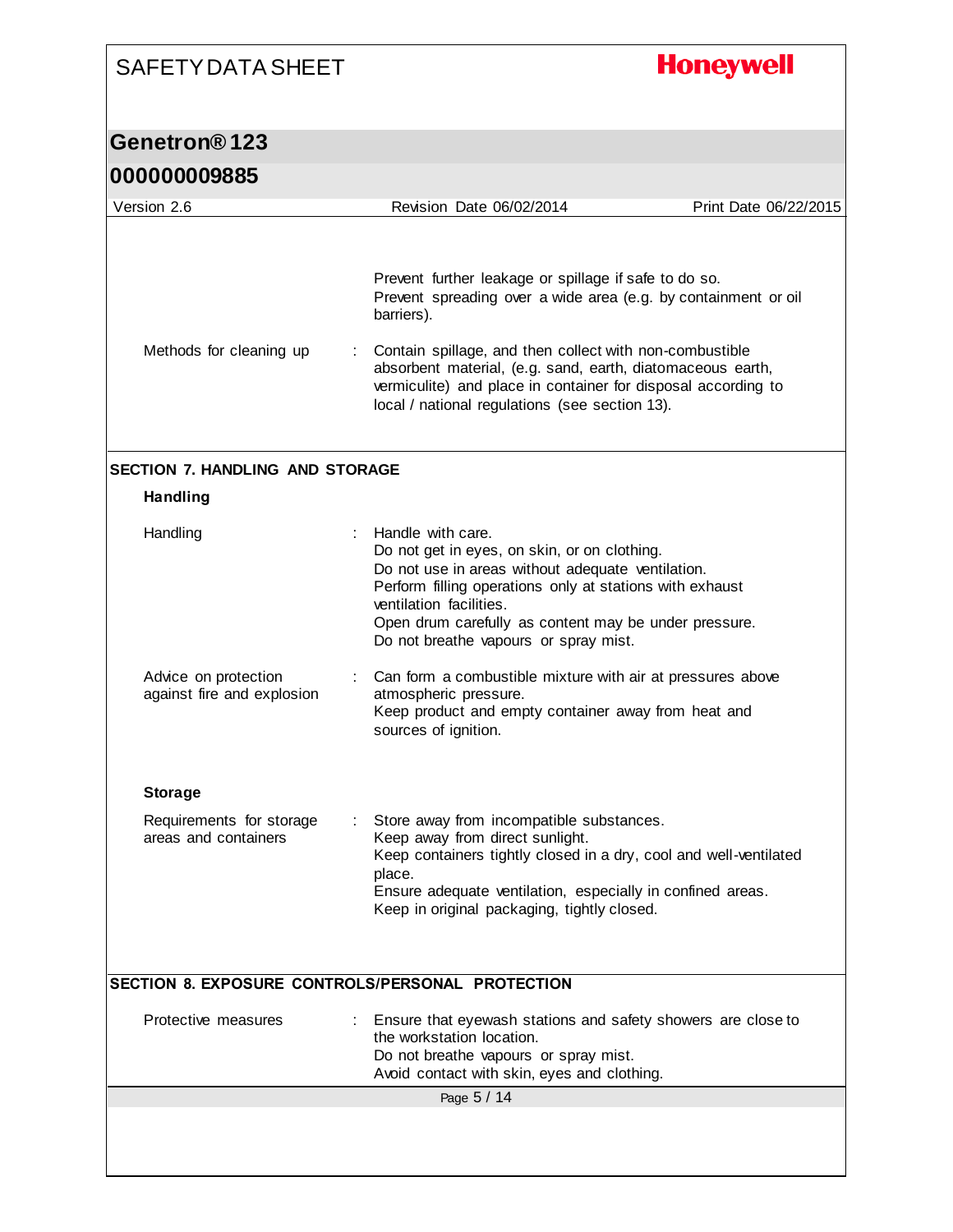# **Honeywell**

| Version 2.6                |                       |                                                                       | Revision Date 06/02/2014                                                                                                                |            | Print Date 06/22/2015                                                                                                                                                                                                                                    |
|----------------------------|-----------------------|-----------------------------------------------------------------------|-----------------------------------------------------------------------------------------------------------------------------------------|------------|----------------------------------------------------------------------------------------------------------------------------------------------------------------------------------------------------------------------------------------------------------|
|                            |                       |                                                                       |                                                                                                                                         |            |                                                                                                                                                                                                                                                          |
| Engineering measures       |                       | ventilation facilities.                                               | Use with local exhaust ventilation.<br>Perform filling operations only at stations with exhaust                                         |            |                                                                                                                                                                                                                                                          |
| Eye protection             |                       | Do not wear contact lenses.<br>Wear as appropriate:                   | Safety glasses with side-shields<br>If splashes are likely to occur, wear:                                                              |            | Goggles or face shield, giving complete protection to eyes                                                                                                                                                                                               |
| Hand protection            |                       | Neoprene gloves<br>Replace when worn.                                 | Impervious butyl rubber gloves<br>Gloves must be inspected prior to use.                                                                |            |                                                                                                                                                                                                                                                          |
| Skin and body protection   |                       | : Wear as appropriate:<br>Solvent-resistant gloves<br>Protective suit | Solvent-resistant apron and boots<br>If splashes are likely to occur, wear:                                                             |            |                                                                                                                                                                                                                                                          |
| Respiratory protection     |                       | equipment.                                                            | Wear a positive-pressure supplied-air respirator.<br>contained breathing apparatus.                                                     |            | In case of insufficient ventilation, wear suitable respiratory<br>For rescue and maintenance work in storage tanks use self-                                                                                                                             |
| Hygiene measures           | practice.<br>product. | workplace.                                                            | Avoid contact with skin, eyes and clothing.<br>Remove and wash contaminated clothing before re-use.<br>Keep working clothes separately. |            | Handle in accordance with good industrial hygiene and safety<br>Ensure adequate ventilation, especially in confined areas.<br>Contaminated work clothing should not be allowed out of the<br>Wash hands before breaks and immediately after handling the |
| <b>Exposure Guidelines</b> |                       |                                                                       |                                                                                                                                         |            |                                                                                                                                                                                                                                                          |
| Components<br>CAS-No.      |                       | Value                                                                 | Control<br>parameters                                                                                                                   | Upda<br>te | <b>Basis</b>                                                                                                                                                                                                                                             |
|                            |                       |                                                                       |                                                                                                                                         |            |                                                                                                                                                                                                                                                          |
|                            |                       | Page 6 / 14                                                           |                                                                                                                                         |            |                                                                                                                                                                                                                                                          |
|                            |                       |                                                                       |                                                                                                                                         |            |                                                                                                                                                                                                                                                          |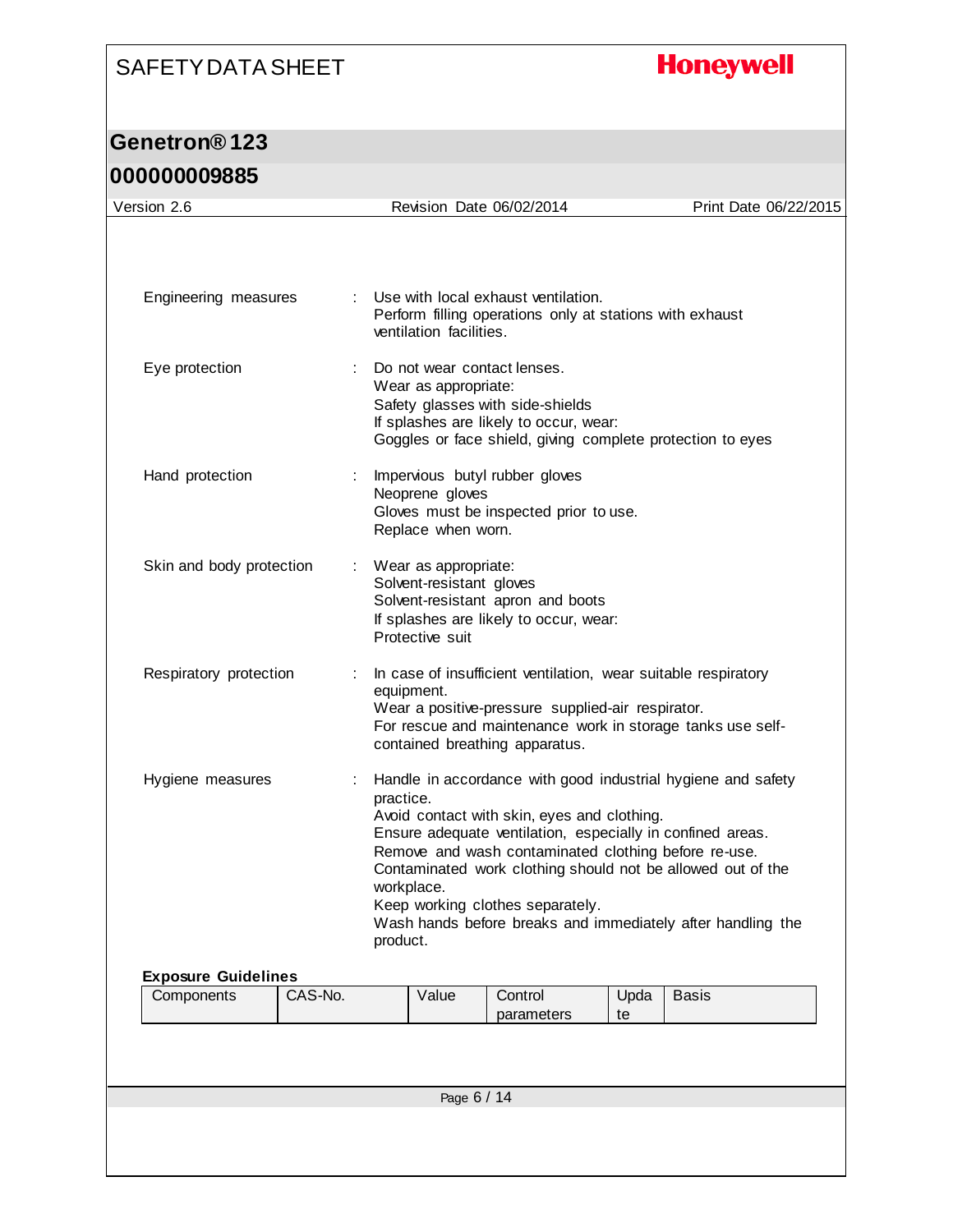# **Honeywell**

### **Genetron® 123**

#### **000000009885**

Version 2.6 Revision Date 06/02/2014 Print Date 06/22/2015

| 1, 1, 1<br>trifluoroethane                  | 306-83-2 | TWA :<br>time<br>weighted<br>average | (10 ppm)                   | 5/7/19<br>98 | Honeywell: Limit<br>established by<br>Honeywell<br>International Inc.          |
|---------------------------------------------|----------|--------------------------------------|----------------------------|--------------|--------------------------------------------------------------------------------|
| 2,2-Dichloro-<br>1, 1, 1<br>trifluoroethane | 306-83-2 | TWA :<br>time<br>weighted<br>average | 310 mg/m3<br>$(50$ ppm $)$ | 2007         | WEEL:US, AIHA<br>Workplace<br>Environmental<br>Exposure Level<br>(WEEL) Guides |
| 2,2-Dichloro-<br>1, 1, 1<br>trifluoroethane | 306-83-2 | TWA :<br>time<br>weighted<br>average | 310 mg/m3<br>$(50$ ppm $)$ | 2007         | WEEL:US, AIHA<br>Workplace<br>Environmental<br>Exposure Level<br>(WEEL) Guides |

| Physical state | $:$ liquid |
|----------------|------------|

| Color                        | $:$ colourless  |
|------------------------------|-----------------|
| Odor                         | : weak          |
| рH                           | : Note: neutral |
| Melting point/freezing point | : -107 °C       |

Boiling point/boiling range : 28 °C

Flash point : Note: None

Lower explosion limit : Note: None

Page 7 / 14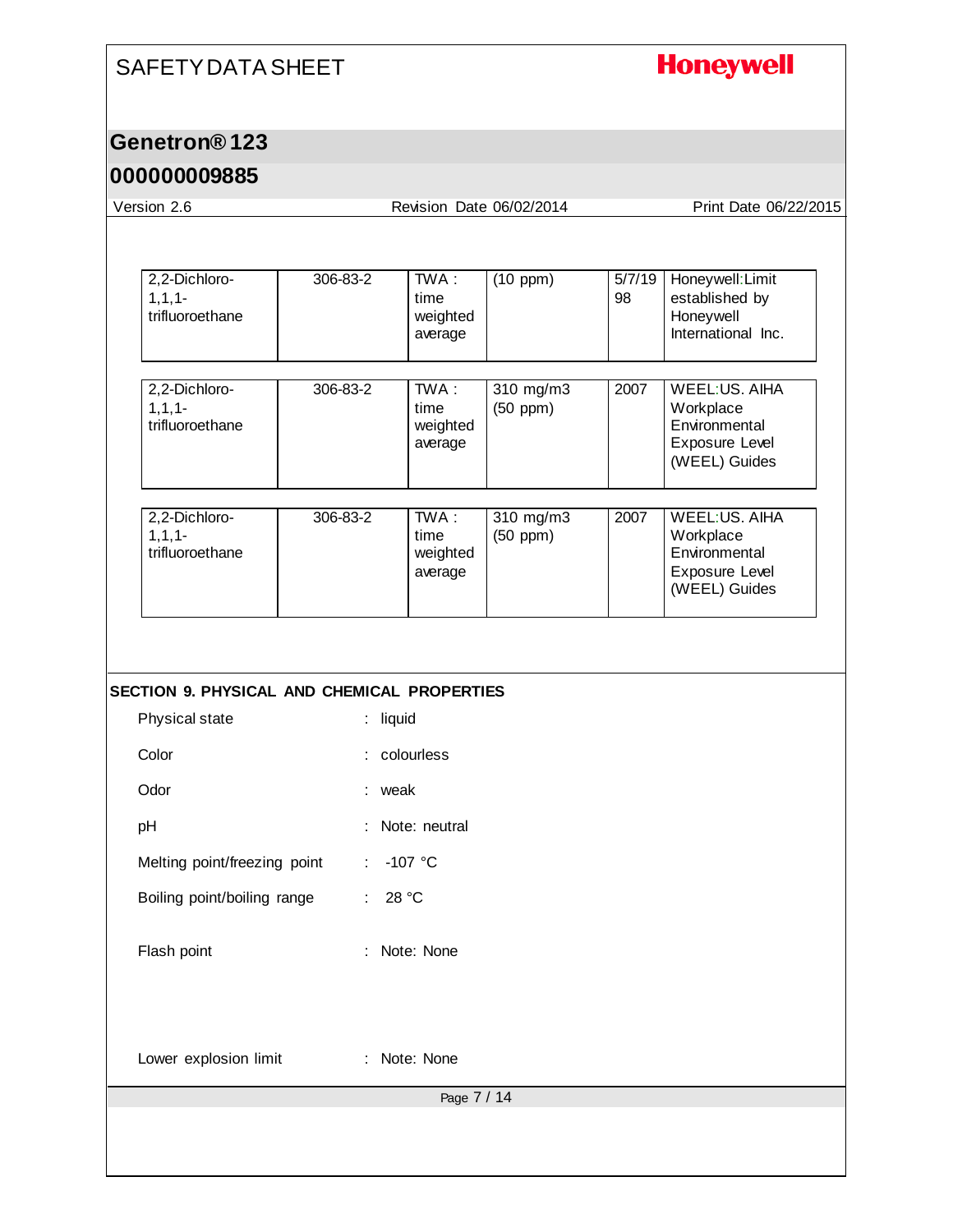# **Honeywell**

| UUUUUUUUUUU<br>Version 2.6                 | Revision Date 06/02/2014                                         | Print Date 06/22/2015 |
|--------------------------------------------|------------------------------------------------------------------|-----------------------|
|                                            |                                                                  |                       |
|                                            |                                                                  |                       |
| Upper explosion limit                      | : Note: None                                                     |                       |
|                                            |                                                                  |                       |
| Vapor pressure                             | : 0.747813 kPa<br>at 20 °C(68 °F)                                |                       |
| Vapor density                              | 5.3 Note: $(Air = 1.0)$<br>$\mathbb{Z}^n$                        |                       |
|                                            | 1.47 g/cm3 at 21.1 °C<br>÷.                                      |                       |
| Density                                    |                                                                  |                       |
| Water solubility                           | $: 2.1$ g/l                                                      |                       |
|                                            |                                                                  |                       |
| Solubility in other solvents               | : Medium: Methanol                                               |                       |
|                                            | Note: partly soluble                                             |                       |
|                                            | Medium: Diethylether<br>Note: partly soluble                     |                       |
|                                            |                                                                  |                       |
| Partition coefficient: n-<br>octanol/water | : log Pow: 2.17<br>Note: The product is more soluble in octanol. |                       |
|                                            |                                                                  |                       |
| Auto-ignition temperature                  | 770 °C<br>$\mathcal{L}^{\mathcal{L}}$                            |                       |
| Decomposition temperature                  | $: >250$ °C                                                      |                       |
| Molecular weight                           | : 152.92 g/mol                                                   |                       |
|                                            |                                                                  |                       |
| Global warming potential<br>(GWP)          | : 90                                                             |                       |
| Ozone depletion potential<br>(ODP)         | : 0.02                                                           |                       |
|                                            |                                                                  |                       |
|                                            |                                                                  |                       |
|                                            | Page 8 / 14                                                      |                       |
|                                            |                                                                  |                       |
|                                            |                                                                  |                       |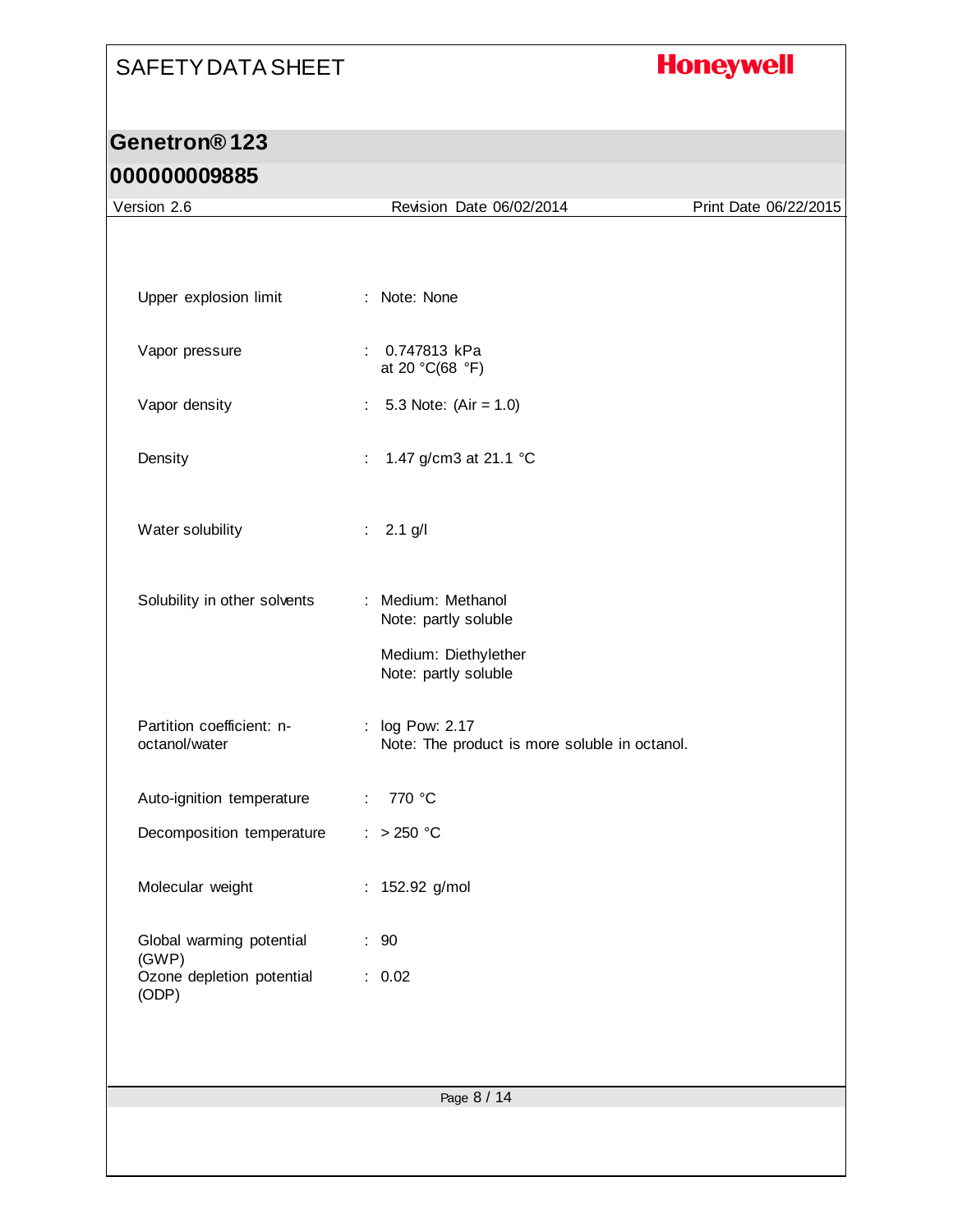## **Honeywell**

## **Genetron® 123**

#### **000000009885**

Version 2.6 Revision Date 06/02/2014 Print Date 06/22/2015

#### **SECTION 10. STABILITY AND REACTIVITY**

| Chemical stability                    | : Stable under normal conditions.                                                                                                                                                                                    |
|---------------------------------------|----------------------------------------------------------------------------------------------------------------------------------------------------------------------------------------------------------------------|
| Possibility of hazardous<br>reactions | : Hazardous polymerisation does not occur.                                                                                                                                                                           |
| Conditions to avoid                   | : Protect from heat/overheating.<br>Keep away from direct sunlight.<br>Heat, flames and sparks.                                                                                                                      |
| Incompatible materials to<br>avoid    | : Calcium<br>Finely divided aluminium<br>Magnesium<br>Zinc                                                                                                                                                           |
| Hazardous decomposition<br>products   | : In case of fire hazardous decomposition products may be<br>produced such as:<br>Carbon monoxide<br>Carbon dioxide (CO2)<br>Carbonyl halides<br>Gaseous hydrogen chloride (HCI).<br>Gaseous hydrogen fluoride (HF). |

#### **SECTION 11. TOXICOLOGICAL INFORMATION**

| Acute inhalation toxicity | : LC50: 32000 ppm<br>Exposure time: 4 h<br>Species: rat                                                     |
|---------------------------|-------------------------------------------------------------------------------------------------------------|
|                           | : LC50: 28000 ppm<br>Exposure time: 4 h<br>Species: hamster                                                 |
| Genotoxicity in vitro     | : Test Method: Ames test<br>Metabolic activation: with and without metabolic activation<br>Result: negative |
|                           | Cell type: Human lymphocytes<br>Result: positive                                                            |
|                           | Page 9 / 14                                                                                                 |
|                           |                                                                                                             |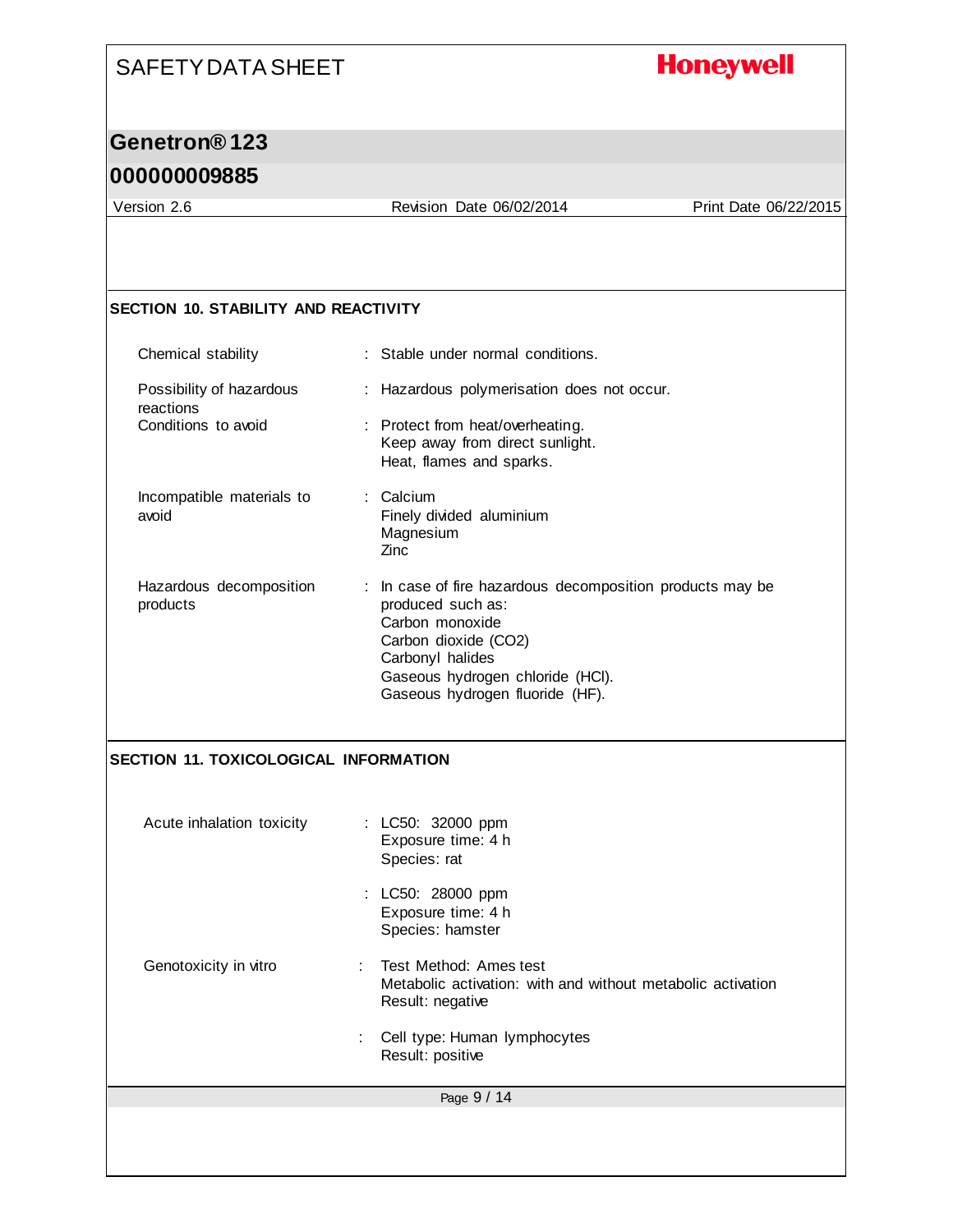# **Honeywell**

| <u> UUUUUUUJOOJ</u>                                    |                                                                                                                                                                                                                                                                                                                                                                                                                                                                                                                                                                                                                                         |                       |
|--------------------------------------------------------|-----------------------------------------------------------------------------------------------------------------------------------------------------------------------------------------------------------------------------------------------------------------------------------------------------------------------------------------------------------------------------------------------------------------------------------------------------------------------------------------------------------------------------------------------------------------------------------------------------------------------------------------|-----------------------|
| Version 2.6                                            | Revision Date 06/02/2014                                                                                                                                                                                                                                                                                                                                                                                                                                                                                                                                                                                                                | Print Date 06/22/2015 |
| Genotoxicity in vivo                                   | Species: rat<br>Application Route: Inhalation<br>Result: negative<br>Note: In vivo tests did not show mutagenic effects                                                                                                                                                                                                                                                                                                                                                                                                                                                                                                                 |                       |
| Further information                                    | Acute toxicity Acute Health Hazard Irritating to respiratory<br>system. Cardiac sensitisation threshold (dog): 20900 ppm.<br>May cause cardiac arrhythmia. Vapours are heavier than air<br>and can cause suffocation by reducing oxygen available for<br>breathing.                                                                                                                                                                                                                                                                                                                                                                     |                       |
|                                                        | Chronic toxicity Chronic Health Hazard Testicular and liver<br>tumors were found in test animals at 300 ppm. None of the<br>effects were life threatening or life shortening, also at 1000<br>ppm. Pancreatic tumors were found. No reproductive effects<br>were seen in a two-generation, inhalation, reproduction study.<br>A related rate of weight gain and lower pup weights were<br>seen. These effects were seen at inhalation concentrations<br>above 30 ppm. A follow-up study confirmed that these effects<br>were the direct result of exposure of the pups to the product<br>and its derivatives through the maternal milk. |                       |
| <b>SECTION 12. ECOLOGICAL INFORMATION</b>              |                                                                                                                                                                                                                                                                                                                                                                                                                                                                                                                                                                                                                                         |                       |
| <b>Ecotoxicity effects</b>                             |                                                                                                                                                                                                                                                                                                                                                                                                                                                                                                                                                                                                                                         |                       |
| Toxicity to fish                                       | : LC50: 55.5 mg/l<br>Exposure time: 96 h<br>Species: Oncorhynchus mykiss (rainbow trout)                                                                                                                                                                                                                                                                                                                                                                                                                                                                                                                                                |                       |
| Toxicity to daphnia and other<br>aquatic invertebrates | : EC50: 17.3 mg/l<br>Exposure time: 48 h<br>Species: Daphnia magna (Water flea)                                                                                                                                                                                                                                                                                                                                                                                                                                                                                                                                                         |                       |
| Toxicity to algae                                      | Growth rate<br>ErC50: 96.6 mg/l<br>Exposure time: 96 h                                                                                                                                                                                                                                                                                                                                                                                                                                                                                                                                                                                  |                       |
|                                                        | Page 10 / 14                                                                                                                                                                                                                                                                                                                                                                                                                                                                                                                                                                                                                            |                       |
|                                                        |                                                                                                                                                                                                                                                                                                                                                                                                                                                                                                                                                                                                                                         |                       |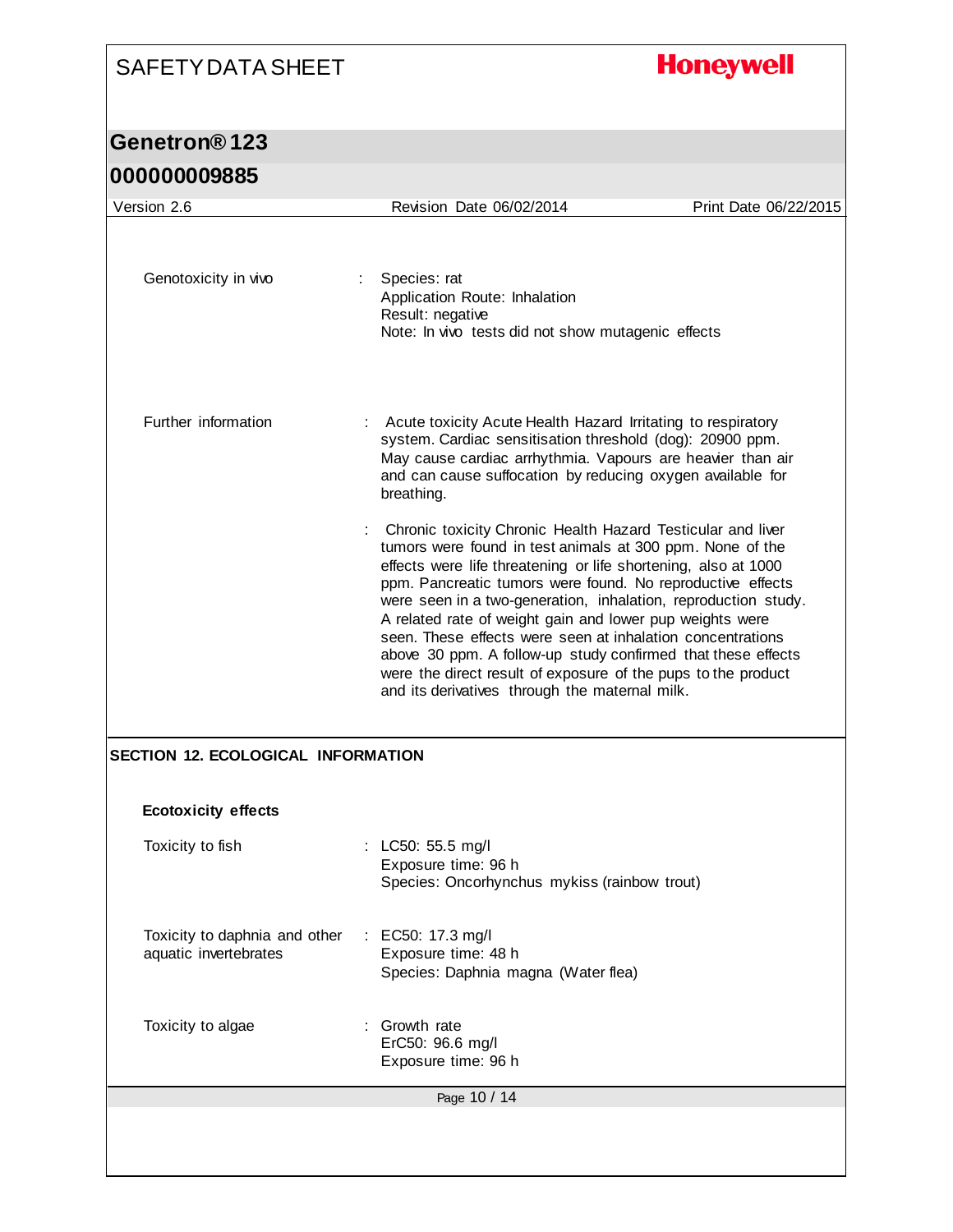# **Honeywell**

| 000000009885                                            |                                                                                                                                                                                                                                                                                                                                                                                                                                                                            |                       |  |  |
|---------------------------------------------------------|----------------------------------------------------------------------------------------------------------------------------------------------------------------------------------------------------------------------------------------------------------------------------------------------------------------------------------------------------------------------------------------------------------------------------------------------------------------------------|-----------------------|--|--|
| Version 2.6                                             | Revision Date 06/02/2014                                                                                                                                                                                                                                                                                                                                                                                                                                                   | Print Date 06/22/2015 |  |  |
|                                                         | Species: Pseudokirchneriella subcapitata (green algae)<br><b>Biomass</b><br>EC50: 67.8 mg/l<br>Exposure time: 96 h<br>Species: Pseudokirchneriella subcapitata (green algae)                                                                                                                                                                                                                                                                                               |                       |  |  |
| Elimination information (persistence and degradability) |                                                                                                                                                                                                                                                                                                                                                                                                                                                                            |                       |  |  |
| Biodegradability                                        | : Result: Not readily biodegradable.<br>Value: 24 %<br>Method: Closed Bottle test                                                                                                                                                                                                                                                                                                                                                                                          |                       |  |  |
| <b>Further information on ecology</b>                   |                                                                                                                                                                                                                                                                                                                                                                                                                                                                            |                       |  |  |
| Additional ecological<br>information                    | This product is subject to U.S. Environmental Protection<br>Agency Clean Air Act Regulations at 40 CFR Part 82.<br>Section 611 requires the following label text on all shipments<br>of this product:<br>Warning: Contains Dichlorotrifluoroethane (HCFC-123),<br>a substance which harms public health and environment by<br>destroying ozone in the upper atmosphere.<br>Refer to sections 610 and 612 for list of acceptable and<br>unacceptable uses for this product. |                       |  |  |
| <b>SECTION 13. DISPOSAL CONSIDERATIONS</b>              |                                                                                                                                                                                                                                                                                                                                                                                                                                                                            |                       |  |  |
| Disposal methods                                        | : Observe all Federal, State, and Local Environmental<br>regulations.                                                                                                                                                                                                                                                                                                                                                                                                      |                       |  |  |
| Note                                                    | This product is subject to U.S. Environmental Protection<br>Agency Clean Air Act Regulations Section 608 in 40 CFR Part<br>82 regarding refrigerant recycling.                                                                                                                                                                                                                                                                                                             |                       |  |  |
| <b>SECTION 14. TRANSPORT INFORMATION</b>                |                                                                                                                                                                                                                                                                                                                                                                                                                                                                            |                       |  |  |
| <b>DOT</b><br>Not dangerous goods                       |                                                                                                                                                                                                                                                                                                                                                                                                                                                                            |                       |  |  |
| <b>TDG</b><br>Not dangerous goods                       |                                                                                                                                                                                                                                                                                                                                                                                                                                                                            |                       |  |  |
| Page 11 / 14                                            |                                                                                                                                                                                                                                                                                                                                                                                                                                                                            |                       |  |  |
|                                                         |                                                                                                                                                                                                                                                                                                                                                                                                                                                                            |                       |  |  |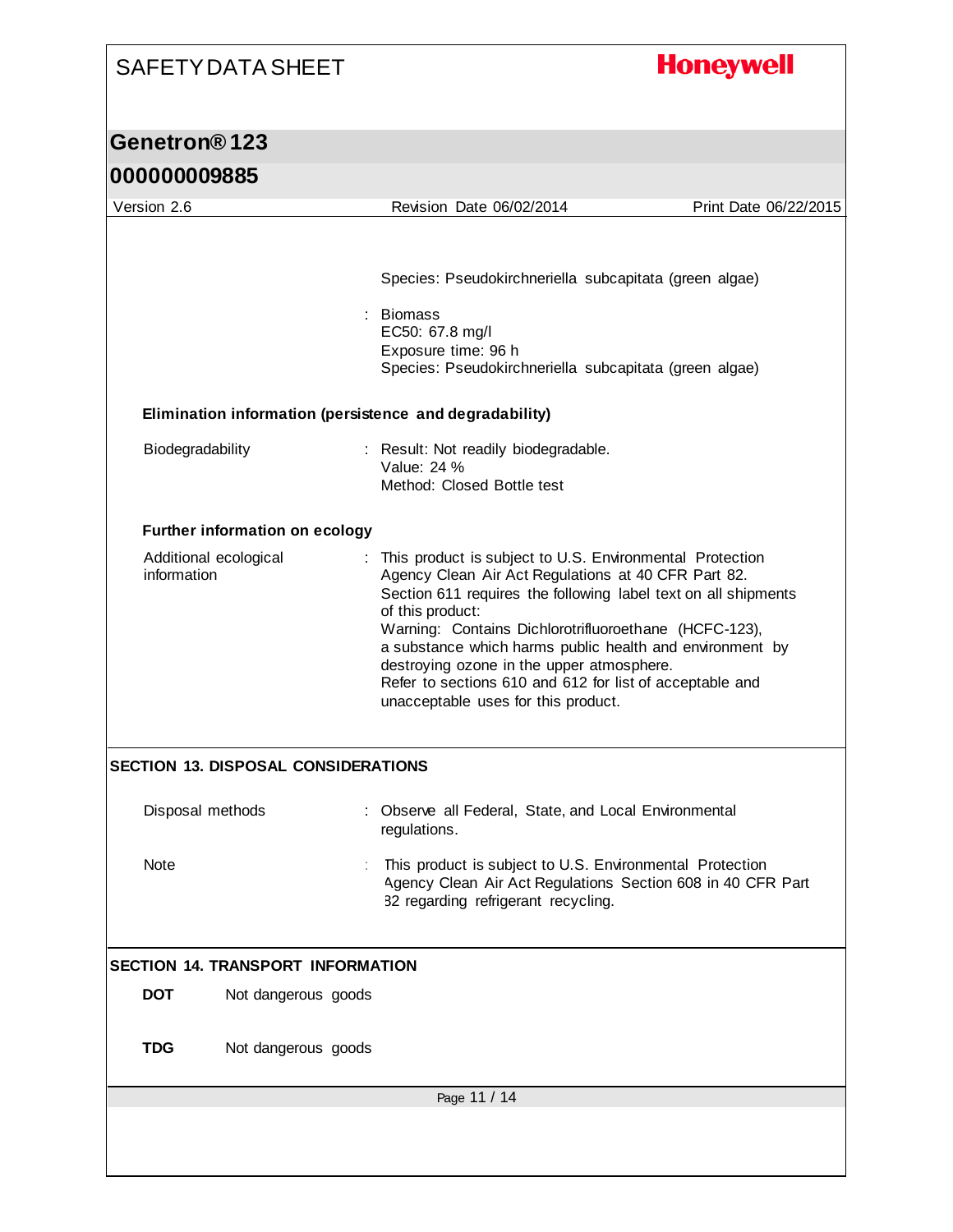# **Honeywell**

## **Genetron® 123**

#### **000000009885**

| Version 2.6                                                                                          |                     | Revision Date 06/02/2014                                                                                               | Print Date 06/22/2015 |  |  |  |
|------------------------------------------------------------------------------------------------------|---------------------|------------------------------------------------------------------------------------------------------------------------|-----------------------|--|--|--|
|                                                                                                      |                     |                                                                                                                        |                       |  |  |  |
| <b>IATA</b><br>Not dangerous goods                                                                   |                     |                                                                                                                        |                       |  |  |  |
| <b>IMDG</b>                                                                                          | Not dangerous goods |                                                                                                                        |                       |  |  |  |
| <b>SECTION 15. REGULATORY INFORMATION</b>                                                            |                     |                                                                                                                        |                       |  |  |  |
| <b>Inventories</b>                                                                                   |                     |                                                                                                                        |                       |  |  |  |
| US. Toxic Substances<br>Control Act                                                                  |                     | : On TSCA Inventory                                                                                                    |                       |  |  |  |
| Australia, Industrial<br>Chemical (Notification and<br>Assessment) Act                               |                     | : On the inventory, or in compliance with the inventory                                                                |                       |  |  |  |
| Canada. Canadian<br><b>Environmental Protection</b><br>Act (CEPA). Domestic<br>Substances List (DSL) |                     | : All components of this product are on the Canadian DSL.                                                              |                       |  |  |  |
| Japan. Kashin-Hou Law<br>List                                                                        |                     | : On the inventory, or in compliance with the inventory                                                                |                       |  |  |  |
| Korea. Toxic Chemical<br>Control Law (TCCL) List                                                     |                     | : On the inventory, or in compliance with the inventory                                                                |                       |  |  |  |
| Philippines. The Toxic<br>Substances and Hazardous<br>and Nuclear Waste Control<br>Act               |                     | : On the inventory, or in compliance with the inventory                                                                |                       |  |  |  |
| China. Inventory of Existing<br><b>Chemical Substances</b>                                           |                     | : On the inventory, or in compliance with the inventory                                                                |                       |  |  |  |
| NZIOC - New Zealand                                                                                  |                     | : On the inventory, or in compliance with the inventory                                                                |                       |  |  |  |
| National regulatory information                                                                      |                     |                                                                                                                        |                       |  |  |  |
| <b>SARA 302 Components</b>                                                                           |                     | : SARA 302: No chemicals in this material are subject to the<br>reporting requirements of SARA Title III, Section 302. |                       |  |  |  |
| <b>SARA 313 Components</b>                                                                           |                     | The following components are subject to reporting levels                                                               |                       |  |  |  |
| Page 12 / 14                                                                                         |                     |                                                                                                                        |                       |  |  |  |
|                                                                                                      |                     |                                                                                                                        |                       |  |  |  |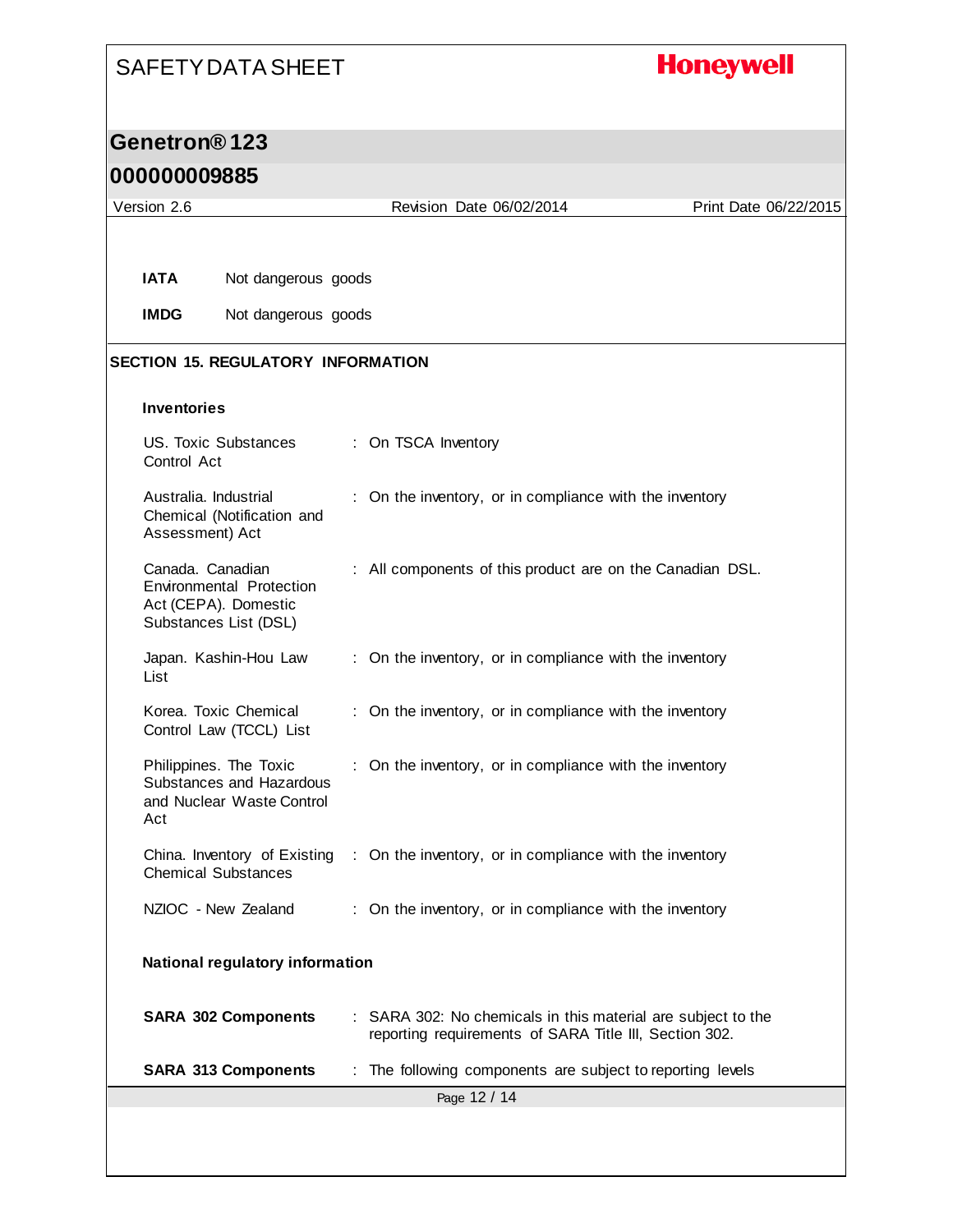# **Honeywell**

## **Genetron® 123**

#### **000000009885**

| Version 2.6                          |                       | Revision Date 06/02/2014                                | Print Date 06/22/2015                                             |  |
|--------------------------------------|-----------------------|---------------------------------------------------------|-------------------------------------------------------------------|--|
|                                      |                       |                                                         |                                                                   |  |
|                                      |                       |                                                         |                                                                   |  |
|                                      |                       | established by SARA Title III, Section 313:             |                                                                   |  |
|                                      |                       | : 2,2-Dichloro-1,1,1-trifluoroethane                    | 306-83-2                                                          |  |
|                                      |                       | : 1,2-Dichloro-1,1,2-trifluoroethane                    | 354-23-4                                                          |  |
|                                      |                       |                                                         |                                                                   |  |
| SARA 311/312 Hazards                 | : Acute Health Hazard |                                                         |                                                                   |  |
|                                      |                       | Sudden Release of Pressure Hazard                       |                                                                   |  |
|                                      | Chronic Health Hazard |                                                         |                                                                   |  |
|                                      |                       |                                                         |                                                                   |  |
| California Prop. 65                  |                       |                                                         | : This product does not contain any chemicals known to State of   |  |
|                                      | reproductive harm.    | California to cause cancer, birth defects, or any other |                                                                   |  |
|                                      |                       |                                                         |                                                                   |  |
|                                      |                       |                                                         |                                                                   |  |
|                                      |                       |                                                         |                                                                   |  |
|                                      |                       |                                                         |                                                                   |  |
|                                      |                       |                                                         |                                                                   |  |
|                                      |                       |                                                         |                                                                   |  |
|                                      |                       |                                                         |                                                                   |  |
|                                      |                       |                                                         |                                                                   |  |
| New Jersey RTK                       |                       | : 1,2-Dichloro-1,1,2-trifluoroethane                    | 354-23-4                                                          |  |
|                                      |                       |                                                         |                                                                   |  |
| <b>WHMIS Classification</b>          | : Not Rated           |                                                         |                                                                   |  |
|                                      |                       |                                                         | This product has been classified according to the hazard criteria |  |
|                                      |                       | of the CPR and the MSDS contains all of the information |                                                                   |  |
|                                      | required by the CPR.  |                                                         |                                                                   |  |
|                                      |                       |                                                         |                                                                   |  |
|                                      |                       |                                                         |                                                                   |  |
|                                      |                       |                                                         |                                                                   |  |
| <b>Global warming potential</b>      | $\therefore$ 90       |                                                         |                                                                   |  |
|                                      |                       |                                                         |                                                                   |  |
|                                      |                       |                                                         |                                                                   |  |
| Ozone depletion potential            | 0.02                  |                                                         |                                                                   |  |
| (ODP)                                |                       |                                                         |                                                                   |  |
|                                      |                       |                                                         |                                                                   |  |
|                                      |                       |                                                         |                                                                   |  |
| <b>SECTION 16. OTHER INFORMATION</b> |                       |                                                         |                                                                   |  |
|                                      | <b>HMIS III</b>       | <b>NFPA</b>                                             |                                                                   |  |
| Health hazard                        | $2^*$                 | 2                                                       |                                                                   |  |
| Flammability                         | 1.                    | 1                                                       |                                                                   |  |
| <b>Physical Hazard</b>               | 0                     |                                                         |                                                                   |  |
| Instability                          |                       | 0                                                       |                                                                   |  |
|                                      |                       |                                                         |                                                                   |  |
| * - Chronic health hazard            |                       |                                                         |                                                                   |  |
| Page 13 / 14                         |                       |                                                         |                                                                   |  |
|                                      |                       |                                                         |                                                                   |  |
|                                      |                       |                                                         |                                                                   |  |
|                                      |                       |                                                         |                                                                   |  |